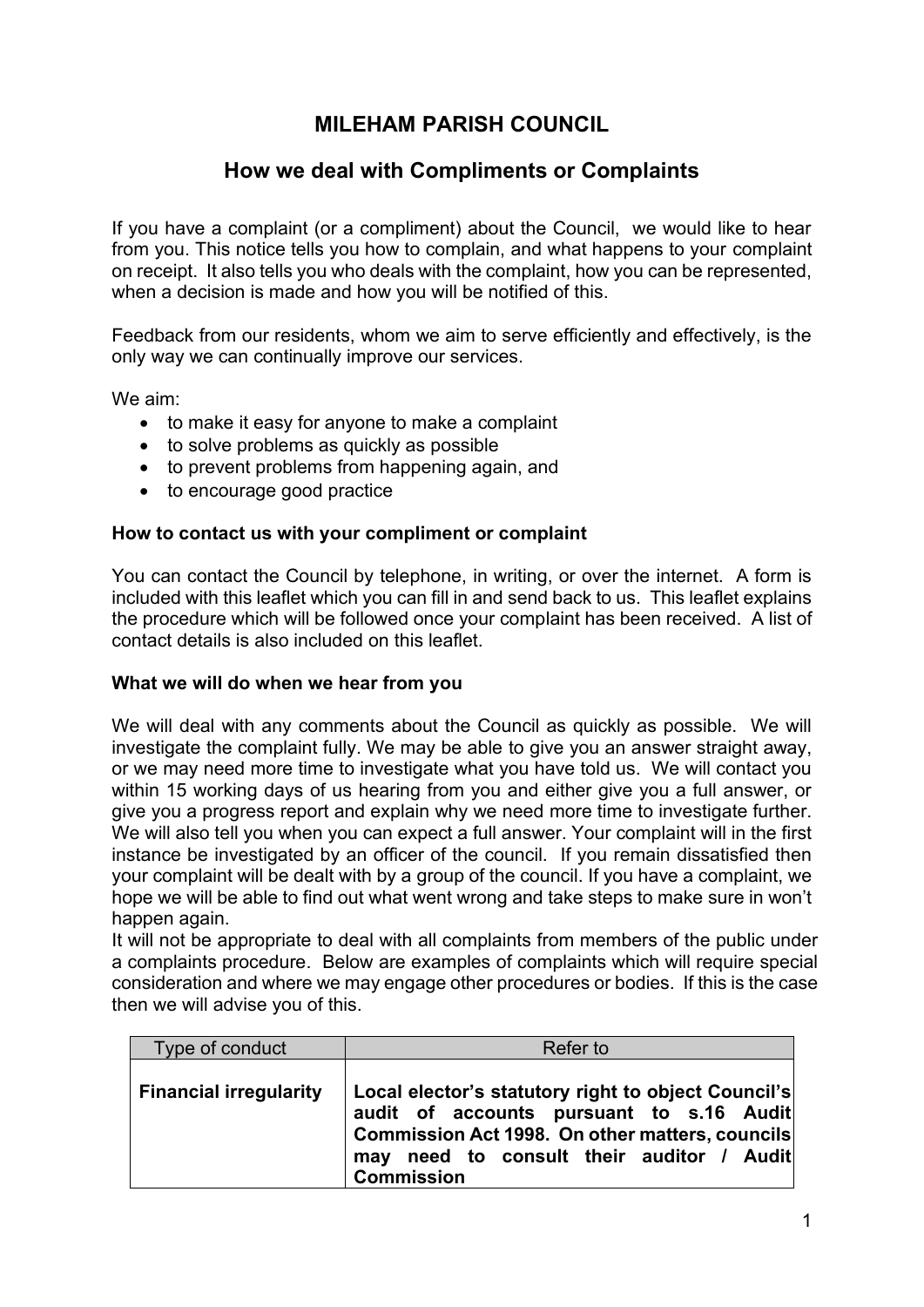| <b>Criminal activity</b> | <b>The Police</b>                                                                                                                                                                                                   |
|--------------------------|---------------------------------------------------------------------------------------------------------------------------------------------------------------------------------------------------------------------|
| Member conduct           | In England if the complaint relates to a failure to<br>comply with the Code of Conduct, this must be<br>submitted to the standards committee of the<br>relevant principal authority, Breckland District<br>Council. |
| <b>Employee conduct</b>  | Internal disciplinary procedure                                                                                                                                                                                     |
|                          | Data Protection Breach Information Commissioner's Officer                                                                                                                                                           |

### **Persistent complaints**

We will do our best to answer your complaint within the terms detailed in this policy. In the unfortunate circumstance where we answer a complaint fully, but further correspondence is received on that matter one acknowledgement only will be issued.

### **Confidentiality**

We will take care to maintain confidentiality where circumstances demand (e.g. where matters concern financial or sensitive information or where third parties are concerned). Details will only be given to those members of staff directly concerned.

### **How to contact us**

#### **Step 1**

Telephone the Parish Clerk. The Clerk's telephone number is: 07729 354421. Ask the Parish Clerk to forward a copy of the Parish Council's complaints policy and complaints form. This can be sent to you as a hard copy or electronically. We will need to have your postal address or your e mail address to do this. You can also request this form as an electronic copy.

Briefly discuss your problem with the Parish Clerk as she may be able to redirect you to another authority, such as Breckland District Council, who may have the responsibility for your area of concern.

#### **Step 2**

When you receive the form, complete it and return it to the Parish Clerk as a hard copy or you can forward the completed form electronically. Our email address is: pcmileham@gmail.com Our postal address is: 17a Dereham Road, Mattishall, Dereham. NR20 3AA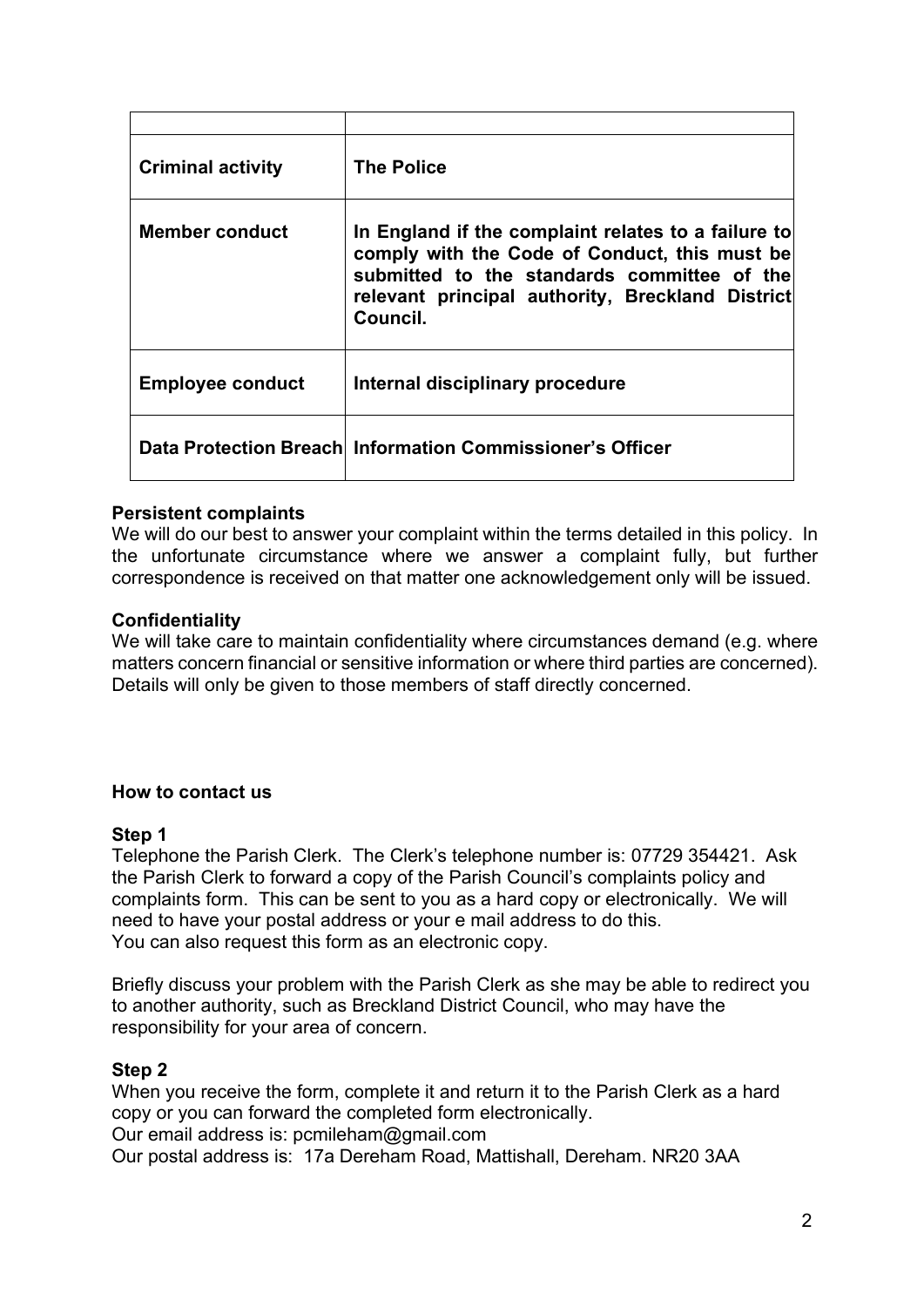Please complete all of the form giving us as much detail as possible about the concerns that you have. If you do not do this then it could result in loss of time to resolve your concerns.

# **Step 3**

We will get back to you within 20 working days of receiving your complaint.

Date agreed 12 October 2021

Date for review: October 2025